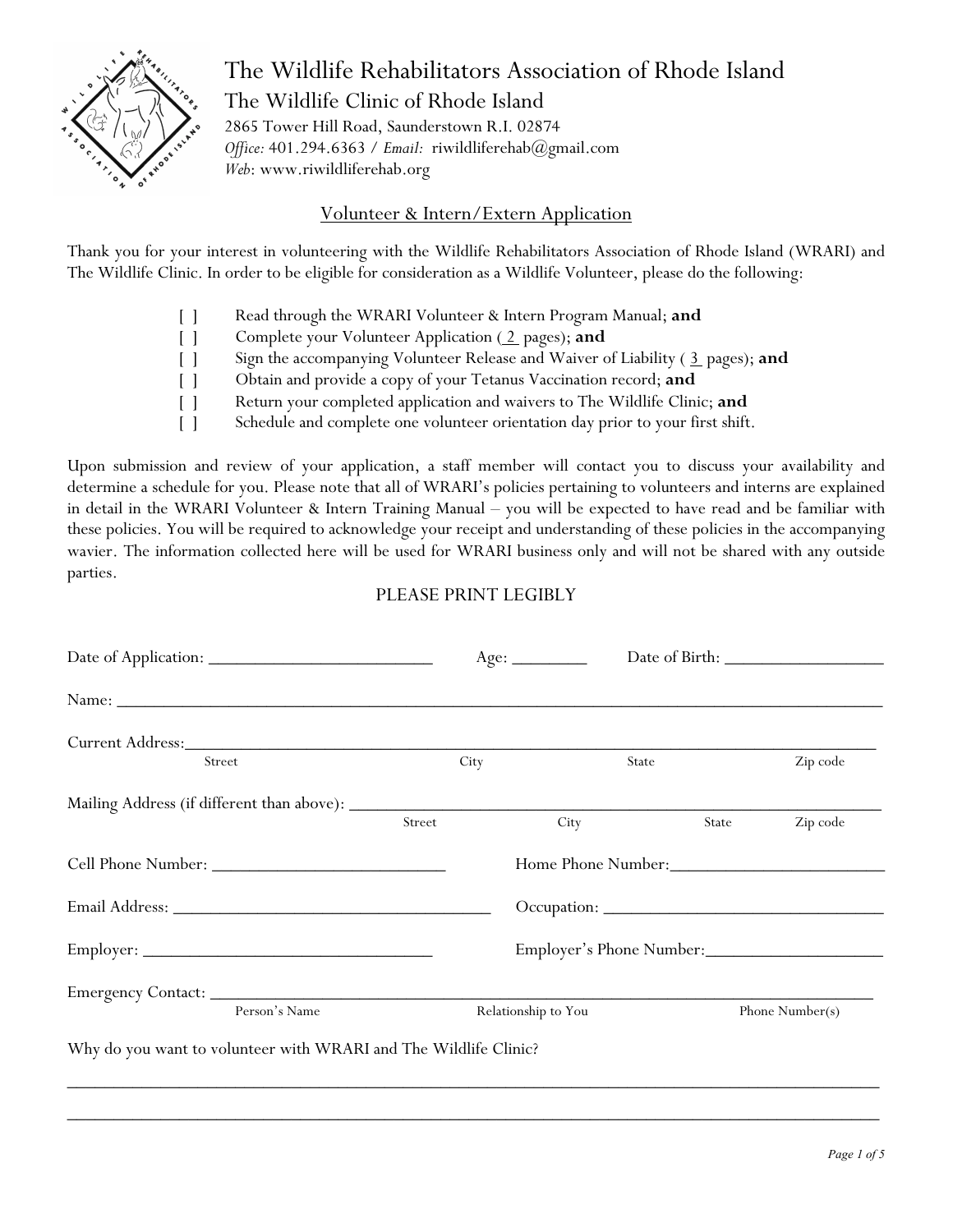What do you wish to learn from your volunteer experience? (i.e. specific skills…etc.)

Are you presently licensed as a wildlife rehabilitator? \_\_\_\_\_\_\_\_\_\_\_\_\_\_\_\_\_\_\_\_\_\_\_\_

Have you received the Rabies pre-exposure vaccinations? \_\_\_\_\_\_\_\_\_\_\_\_\_\_\_\_\_\_\_\_\_\_\_\_

Please describe any animal or volunteer experience you may have:

What is your availability? (Please note that Clinic shifts run: M-F  $2am-1pm$  &  $1pm - close$  of day (4pm or 5pm depending on season), and 9am-1pm **Saturdays** & **Sundays**).

\_\_\_\_\_\_\_\_\_\_\_\_\_\_\_\_\_\_\_\_\_\_\_\_\_\_\_\_\_\_\_\_\_\_\_\_\_\_\_\_\_\_\_\_\_\_\_\_\_\_\_\_\_\_\_\_\_\_\_\_\_\_\_\_\_\_\_\_\_\_\_\_\_\_\_\_\_\_\_\_\_\_\_\_\_\_\_

\_\_\_\_\_\_\_\_\_\_\_\_\_\_\_\_\_\_\_\_\_\_\_\_\_\_\_\_\_\_\_\_\_\_\_\_\_\_\_\_\_\_\_\_\_\_\_\_\_\_\_\_\_\_\_\_\_\_\_\_\_\_\_\_\_\_\_\_\_\_\_\_\_\_\_\_\_\_\_\_\_\_\_\_\_\_\_

\_\_\_\_\_\_\_\_\_\_\_\_\_\_\_\_\_\_\_\_\_\_\_\_\_\_\_\_\_\_\_\_\_\_\_\_\_\_\_\_\_\_\_\_\_\_\_\_\_\_\_\_\_\_\_\_\_\_\_\_\_\_\_\_\_\_\_\_\_\_\_\_\_\_\_\_\_\_\_\_\_\_\_\_\_\_\_

\_\_\_\_\_\_\_\_\_\_\_\_\_\_\_\_\_\_\_\_\_\_\_\_\_\_\_\_\_\_\_\_\_\_\_\_\_\_\_\_\_\_\_\_\_\_\_\_\_\_\_\_\_\_\_\_\_\_\_\_\_\_\_\_\_\_\_\_\_\_\_\_\_\_\_\_\_\_\_\_\_\_\_\_\_\_\_

\_\_\_\_\_\_\_\_\_\_\_\_\_\_\_\_\_\_\_\_\_\_\_\_\_\_\_\_\_\_\_\_\_\_\_\_\_\_\_\_\_\_\_\_\_\_\_\_\_\_\_\_\_\_\_\_\_\_\_\_\_\_\_\_\_\_\_\_\_\_\_\_\_\_\_\_\_\_\_\_\_\_\_\_\_\_\_

\_\_\_\_\_\_\_\_\_\_\_\_\_\_\_\_\_\_\_\_\_\_\_\_\_\_\_\_\_\_\_\_\_\_\_\_\_\_\_\_\_\_\_\_\_\_\_\_\_\_\_\_\_\_\_\_\_\_\_\_\_\_\_\_\_\_\_\_\_\_\_\_\_\_\_\_\_\_\_\_\_\_\_\_\_\_\_

\_\_\_\_\_\_\_\_\_\_\_\_\_\_\_\_\_\_\_\_\_\_\_\_\_\_\_\_\_\_\_\_\_\_\_\_\_\_\_\_\_\_\_\_\_\_\_\_\_\_\_\_\_\_\_\_\_\_\_\_\_\_\_\_\_\_\_\_\_\_\_\_\_\_\_\_\_\_\_\_\_\_\_\_\_\_\_

\_\_\_\_\_\_\_\_\_\_\_\_\_\_\_\_\_\_\_\_\_\_\_\_\_\_\_\_\_\_\_\_\_\_\_\_\_\_\_\_\_\_\_\_\_\_\_\_\_\_\_\_\_\_\_\_\_\_\_\_\_\_\_\_\_\_\_\_\_\_\_\_\_\_\_\_\_\_\_\_\_\_\_\_\_\_\_

How did you learn about WRARI? \_\_\_\_\_\_\_\_\_\_\_\_\_\_\_\_\_\_\_\_\_\_\_\_\_\_\_\_\_\_\_\_\_\_\_\_\_\_\_\_\_\_\_\_\_\_\_\_\_\_\_\_\_\_\_\_\_\_\_\_\_\_

Do you have any medical conditions that may prohibit you from performing certain activities (i.e. allergies, asthma, back or heart problems, pregnancy, etc.)? Please answer: **[ ] YES** or **[ ] NO** \*\*If you answered YES, we ask that you please contact our Executive Director prior to your first shift to provide detail. This information will be kept confidential and is requested to ensure your safety.

Are you afraid of bugs or particular animals? \_\_\_\_\_\_\_\_\_\_\_\_\_\_\_\_\_\_\_\_\_\_\_\_\_\_\_\_\_\_\_\_\_\_

Have you received and read through the WRARI Volunteer & Intern Program Manual?

Do you have any questions pertaining to the Volunteer & Intern Handbook or regarding service as a Wildlife Volunteer?

\_\_\_\_\_\_\_\_\_\_\_\_\_\_\_\_\_\_\_\_\_\_\_\_\_\_\_\_\_\_\_\_\_\_\_\_\_\_\_\_\_\_\_\_\_\_\_\_\_\_\_\_\_\_\_\_\_\_\_\_\_\_\_\_\_\_\_\_\_\_\_\_\_\_\_\_\_\_\_\_\_\_\_\_\_\_\_

\_\_\_\_\_\_\_\_\_\_\_\_\_\_\_\_\_\_\_\_\_\_\_\_\_\_\_\_\_\_\_\_\_\_\_\_\_\_\_\_\_\_\_\_\_\_\_\_\_\_\_\_\_\_\_\_\_\_\_\_\_\_\_\_\_\_\_\_\_\_\_\_\_\_\_\_\_\_\_\_\_\_\_\_\_\_\_

Please use the space provided below to provide any additional information you wish us to know or to note any questions you have:

\_\_\_\_\_\_\_\_\_\_\_\_\_\_\_\_\_\_\_\_\_\_\_\_\_\_\_\_\_\_\_\_\_\_\_\_\_\_\_\_\_\_\_\_\_\_\_\_\_\_\_\_\_\_\_\_\_\_\_\_\_\_\_\_\_\_\_\_\_\_\_\_\_\_\_\_\_\_\_\_\_\_\_\_\_\_\_

\_\_\_\_\_\_\_\_\_\_\_\_\_\_\_\_\_\_\_\_\_\_\_\_\_\_\_\_\_\_\_\_\_\_\_\_\_\_\_\_\_\_\_\_\_\_\_\_\_\_\_\_\_\_\_\_\_\_\_\_\_\_\_\_\_\_\_\_\_\_\_\_\_\_\_\_\_\_\_\_\_\_\_\_\_\_\_

\_\_\_\_\_\_\_\_\_\_\_\_\_\_\_\_\_\_\_\_\_\_\_\_\_\_\_\_\_\_\_\_\_\_\_\_\_\_\_\_\_\_\_\_\_\_\_\_\_\_\_\_\_\_\_\_\_\_\_\_\_\_\_\_\_\_\_\_\_\_\_\_\_\_\_\_\_\_\_\_\_\_\_\_\_\_\_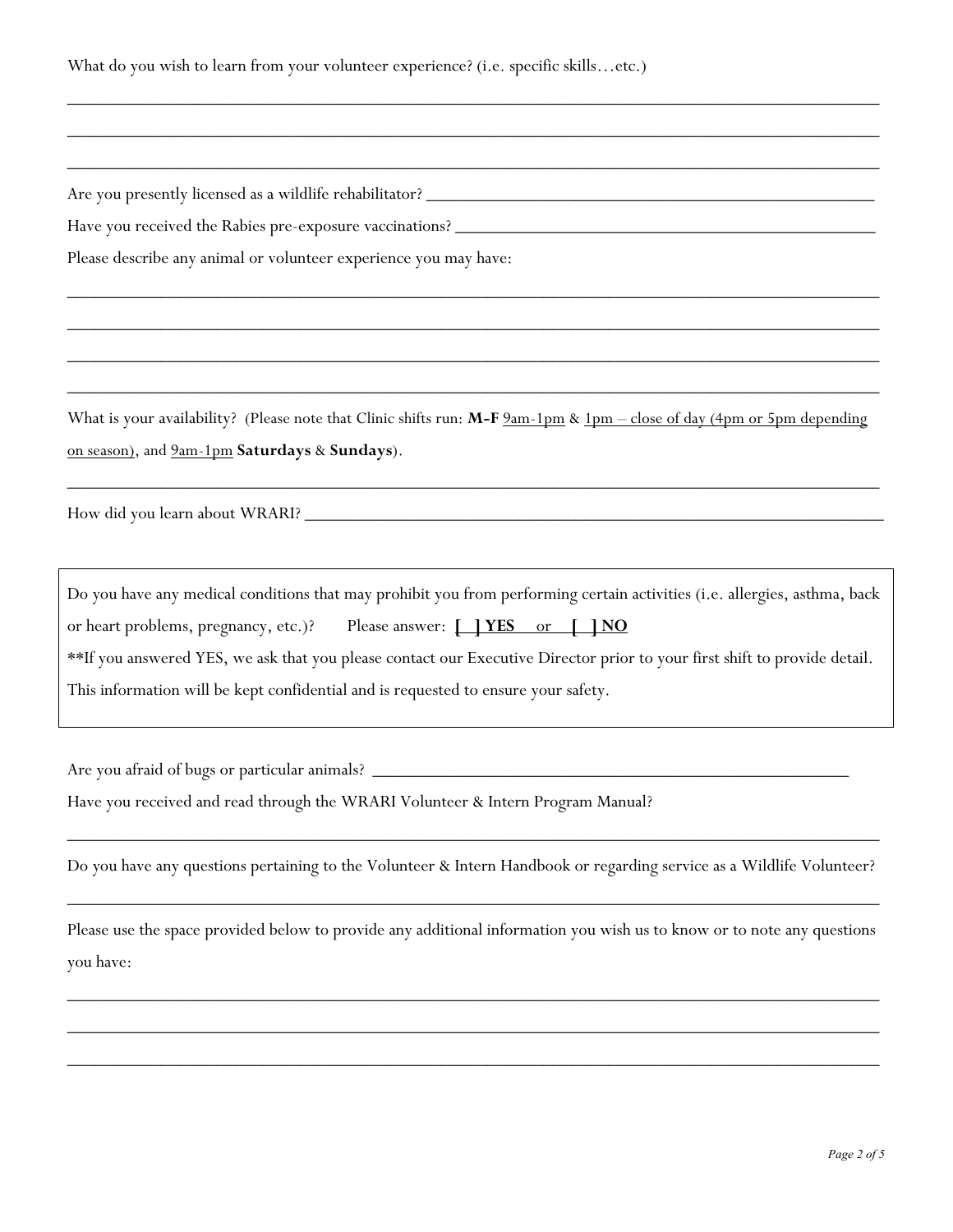### **Volunteer Release and Waiver of Liability**

This Volunteer Release and Waiver of Liability (this "Agreement"), dated \_\_\_\_\_\_\_\_\_\_\_\_\_\_, 20\_\_\_\_, by and between The Wildlife Rehabilitators Association of Rhode Island ("WRARI"), a Rhode Island 501(c)3 non-profit organization, on behalf of The Wildlife Clinic of Rhode Island (the "Wildlife Clinic"), having its principal place of business located at 2865 Tower Hill Road, Saunderstown RI 02874, and \_\_\_\_\_\_\_\_\_\_\_\_\_\_\_\_\_\_\_, an individual ( "Volunteer").

#### WITNESSETH:

WRARI is a non-profit organization established pursuant to the laws of the State of Rhode Island for the purposes of rescue, rehabilitation and release of all native wild animals; and

In pursuit of its goals, WRARI obtains the assistance of Volunteers who participate in the wildlife rescue, rehabilitation, and release program sponsored by WRARI and carried out through the Wildlife Clinic of Rhode Island (hereafter referred to as "the WRARI volunteer program"); and

Due to the nature of the work performed by WRARI, the nature of wild animals and conditions beyond the knowledge or control of WRARI and the Wildlife Clinic of Rhode Island, volunteers may sustain injuries resulting from or in furtherance of or in some way related to, their participation in the WRARI volunteer program.

NOW THEREFORE, for and in consideration of the mutual promises and covenants contained in this Agreement,

Volunteer hereto agrees as follows:

FIRST, the undersigned person(s) agree that they are the adult "Volunteer"; and

SECOND, by executing this Agreement, Volunteer acknowledges that there is good and valid consideration to executing this release and waiver of liability and in consideration of the opportunity afforded to said Volunteer who wishes to participate in the WRARI volunteer program, Volunteer hereby agrees that they will expressly assume any and all risks associated and concurrent with said participation; AND THAT Volunteer shall solely and completely bear any and all financial and/or other burdens which may occur as a direct or indirect result of said Volunteer being injured in any way while participating in the WRARI volunteer program; AND THAT, under no circumstances from now until the end of the world, will Volunteer present any claim or file any lawsuit against WRARI, its Officers, Directors, Staff and The Wildlife Clinic, and said Volunteer expressly agrees to release and forever hold harmless WRARI, its Officers, Directors, Staff and The Wildlife Clinic for any loss or damages, of any type, sustained by Volunteer as a result of Volunteer's participation in the WRARI volunteer program; and

THIRD, that Volunteer, being of lawful age, in consideration of being permitted to participate in the WRARI volunteer program, does hereby release, for his/herself, his/her heirs, executors, administrators and assigns, and forever discharge WRARI, its agents, employees, officers and directors, their heirs, administrators and executors, successors assigns, of and from any and every claim, demand, action or right of action, of whatever kind of nature, either in law or in equity arising from or by reason of any bodily injury or personal injuries known or unknown, death or property damage resulting to or that result from any accident that may occur as a result of Volunteer's participation in volunteer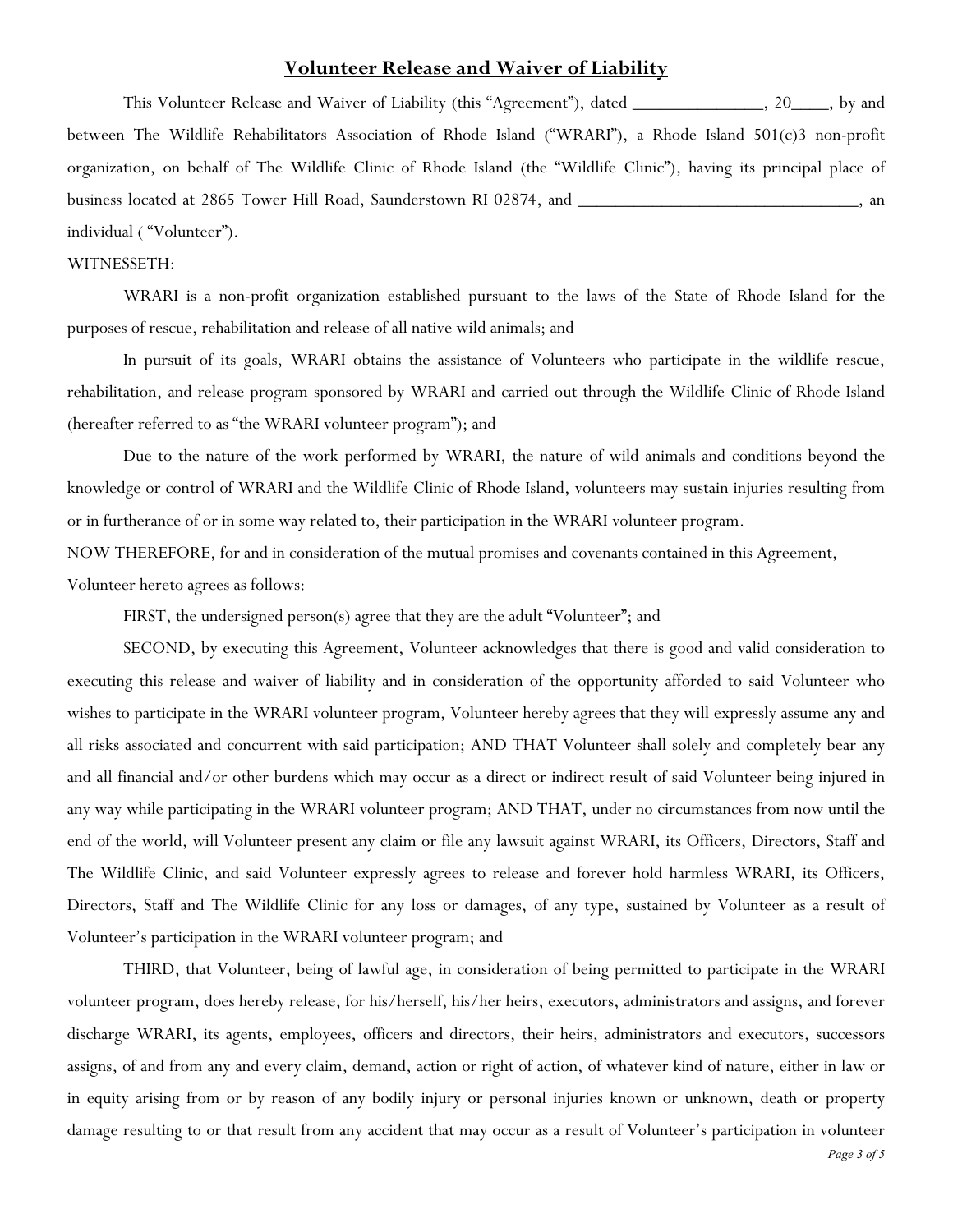work or any activities in connection with WRARI and/or The Wildlife Clinic and/or the WRARI volunteer program, whether by negligence or not; and

FOURTH, Volunteer expressly acknowledges that s/he has received a complete copy of the WRARI Volunteer & Intern Handbook, further acknowledges that s/he has read through said handbook in its entirety, and expressly agrees that by signing this agreement Volunteer is aware of and assumes all risk associated with his/her participation in the WRARI volunteer program, at the Wildlife Clinic or any and all locations where WRARI activities take place; and

FIFTH, Volunteer expressly acknowledges that s/he has been informed of and understands the risk associated with rabies in wild animals and further agrees that if an animal under his/her care inflicts an injury upon a human, s/he will report the incident to the Wildlife Clinic immediately and will abide by all pertinent policies and regulations; and

SIXTH, by signing this document, Volunteer agrees and understands that s/he must maintain in full force and effect, a policy of insurance covering medical treatment and all related costs in the event of an injury to him/her as a result of his/her participation in any and all activities with WRARI, and/or The Wildlife Clinic, and/or the WRARI volunteer program. He/she also agrees that if he/she does not maintain in full force and effect a policy of insurance, he/she is still liable for medical treatment and all related costs in the event of an injury to him/her as a result of his/her participation in any and all activities involving WRARI, and/or The Wildlife Clinic, and/or the WRARI volunteer program; and

SEVENTH, by signing this document, Volunteer acknowledges that s/he has been sufficiently informed by WRARI of the rules and regulations under which the WRARI volunteer program operates and that s/he will abide by those rules and regulations. Further, Volunteer expressly agrees to abide by all governing state and federal laws, as well as all policies set forth by the forgoing authorities and WRARI, and that failure to abide by the same may result in immediate termination of Volunteer's participation in the WRARI volunteer program; and

EIGTH, this Agreement contains the entire agreement between the parties hereto, there are no covenants or promises between the parties that are not set forth herein; and

NINTH, the terms of this document are contractual and not a mere recital. The covenants, promises, obligations, and conditions contained herein shall be binding on the parties, and their heirs, legal representatives, and assigns of the parties hereto.

> **NOTICE:** This is an important legal document. By signing this document, you are giving up important legal rights. You have the right to have this document reviewed by an attorney prior to signing it.

#### **Volunteer:**

I have **carefully** read the foregoing release and waiver of liability and know the contents thereof and sign this release as my own free act and deed.

\_\_\_\_\_\_\_\_\_\_\_\_\_\_ Initials of Volunteer